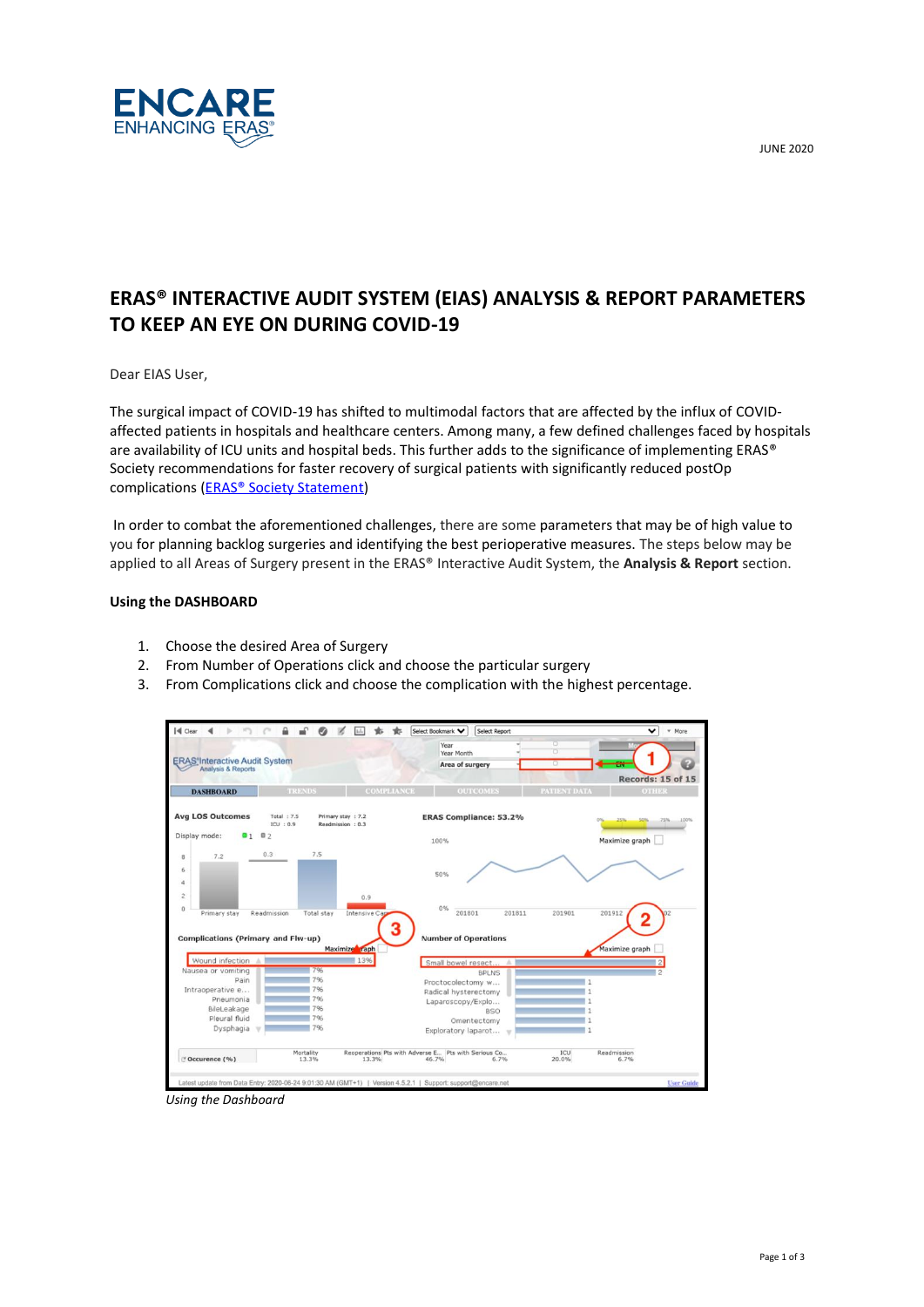

4. From Avg LOS outcomes see the Primary Stay and Intensive Care measures. Feel free to filter in & out various complications to identify which complication has the lengthiest Primary Stay or Intensive Care.



*Using the Dashboard*

#### **Using the COMPLIANCE TAB**

- 5. Once the complication with the highest LOS has been identified, click on the COMPLIANCE tab
- 6. Click on the By care element tab
- 7. Use your medical expertise to identify the compliance measure that may be affecting the complication. Keep an eye on the Non-compliant and Missing compliance measures. Please keep in mind, to address **one** complication it might be necessary to improve **multiple** compliance measures.



*Using the Compliance Tab*

## **Using the TRENDS TAB**